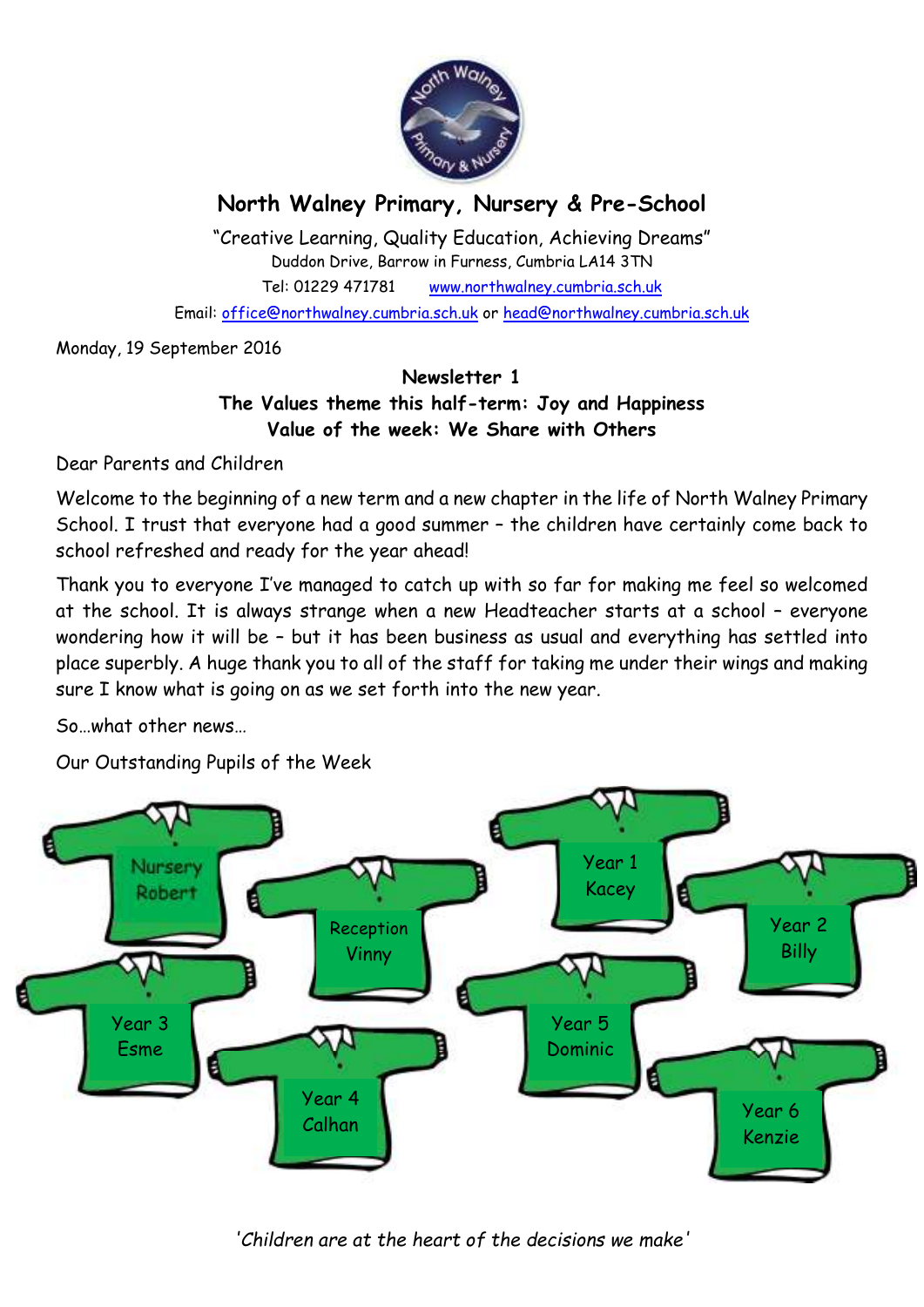

## **School Dinners**

Lunches are provided by Dolche from the school kitchen every day for a price of £2.30. They can be ordered and paid for online by visiting www.live-kitchen.co.uk or you can use a Dolche envelope which can be found in the front reception area of school and hand it in to the school office.

**Swimming for this year**

hesitate to speak to your child's teacher.





#### **Values at North Walney**

In assemblies we will be following a Values theme each week which will be introduced to the children every Monday. We will then work on this value during the week and celebrate the children who have really displayed this value in Friday's Celebration assembly. Parents are more than welcome to join us for assembly on Friday to see the awarding of the Green Jumpers, so if you are free – why not come along at 2:45pm?

This term Year 1/2 will be going swimming each Thursday so they will need their kit in each week please. Next term Year 3/4 and Reception will be going and then during the Summer term the Year 6 children and Reception will go. We've organised things this way so that the Year 6 children have as much time in school to prepare for the end of year tests! If you have any questions about swimming then please do not

#### **Milk and Tuck Shop**

Milk can be ordered through the Cool Milk Scheme and order forms can be collected from the school office.

Tuck Shop is open for Juniors where they can buy a piece of fruit for 20p.





#### **Labelling Clothes**

Please could we encourage everyone to label their child's school clothes – even pumps by writing on the inside! Everyone's school jumpers look very similar and it means they easily get lost unless they are named. Thank you!

#### **Clubs**

A full list of clubs will come out later this week once we have all agreed what we can possibly offer. I know the children are very keen to start so we will get them going as soon as possible.